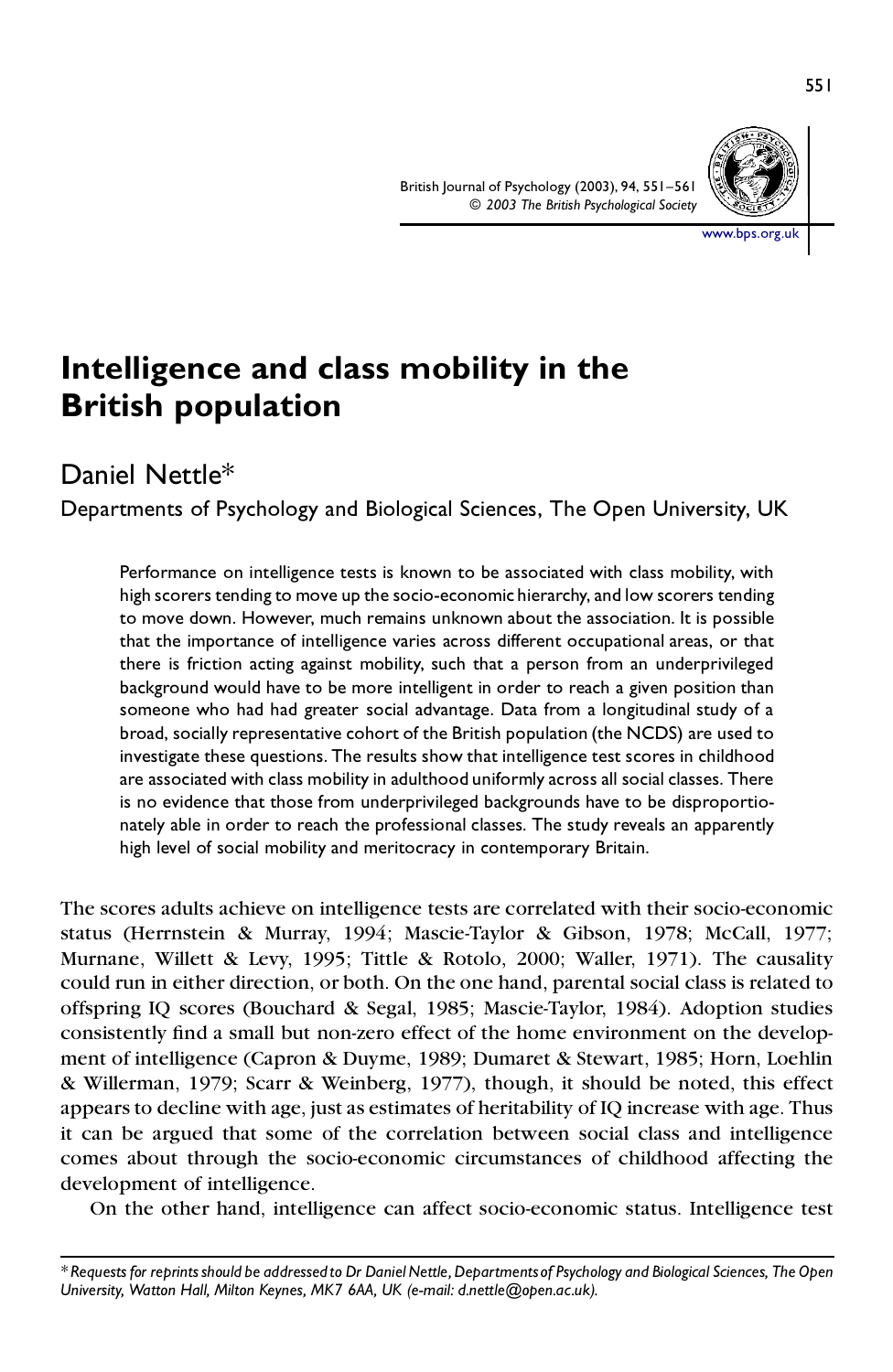scores predict movement from the parentalsocial class to a higher or lower one ( Jencks, 1972; Mascie-Taylor & Gibson, 1978; Waller, 1971). The association between social class as an adult and IQ is stronger than that between social class at birth and IQ. Thus intelligence is causally involved with processes of social mobility that match people's occupations with their aptitudes. Part of this is mediated through educational attainment. IQ scores are the best single predictors of educational performance (McCall, 1977), and achieved education is a major determinant of occupational class. However, there is also evidence for a separate effect due, presumably, to the influence of intelligence on performance in the workplace itself ( Jencks, 1972; Waller, 1971).

Studies of intelligence and class mobility have been much rarer than those of static social class and intelligence, since they necessarily require a longitudinal aspect. Two previous studies (Mascie-Taylor & Gibson, 1978; Waller, 1971) have demonstrated that men who are upwardly mobile in socio-economic terms tend to have higher IQ scores than their fathers, whilst those who are downwardly mobile tend to have lower scores. Mascie-Taylor and Gibson's study further suggests that the degree of mobility is linearly related to the difference between the son's and father'sscores. However, the sample size was relatively small (85 father-son pairs). This meant that the number of participants for each degree of mobility was relatively small (with six men moving up three places on a 5-point scale, and only one man moving down three places). The standard errors on Mascie-Taylor and Gibson's associations are thus very large, and the studies leave a number of questions about the detail of the relationship between intelligence and class mobility unanswered. First, it is not clear how strong the IQ-class mobility effect is across the broad spectrum of society. How much of the variation in class mobility is related to IQ, how much is due to other individual difference or random factors, and how much is the result of social inertia?

Second, IQ score might facilitate class mobility to different extents depending on whereabouts on the scale one is moving to. For example, it might be argued that a move from manual work to a profession with academic entry qualifications would require a relatively high IQ score, whereas a move from routine unskilled work to skilled manual work would not. Under the usual definitions of occupational class, these two transitions would be of equal step size, but their associations with intelligence could be quite different.

Third, there may be friction acting against mobility. The Robbins report into university education in Britain (Robbins, 1963) famously showed that the IQ a working-class person needed in order to get to university was higher than that needed by someone with a more privileged background. A similar effect could apply to occupational class. A person from a disadvantaged socio-economic stratum might have to be more intelligent to reach a certain profession than someone starting from a more privileged position. This would be due to differential access to good educational institutions, informal networks of knowledge and assistance, and other forms of social advantage.

The purpose of this paper is to examine the relationship between social mobility and IQ scores in the British population with these three factors—the strength of the relationship, the uniformity of the relationship across the classes, and the existence of friction effects—in mind. The research question demands a very large and socially representative sample, since it is necessary to have all possible social classes of origins and attained social classes represented in sufficient number. For this reason, the data of the National Child Development Study (NCDS) have been used. The NCDS cohort consists of all the children born in the UK in a particular week in March 1958, and is thus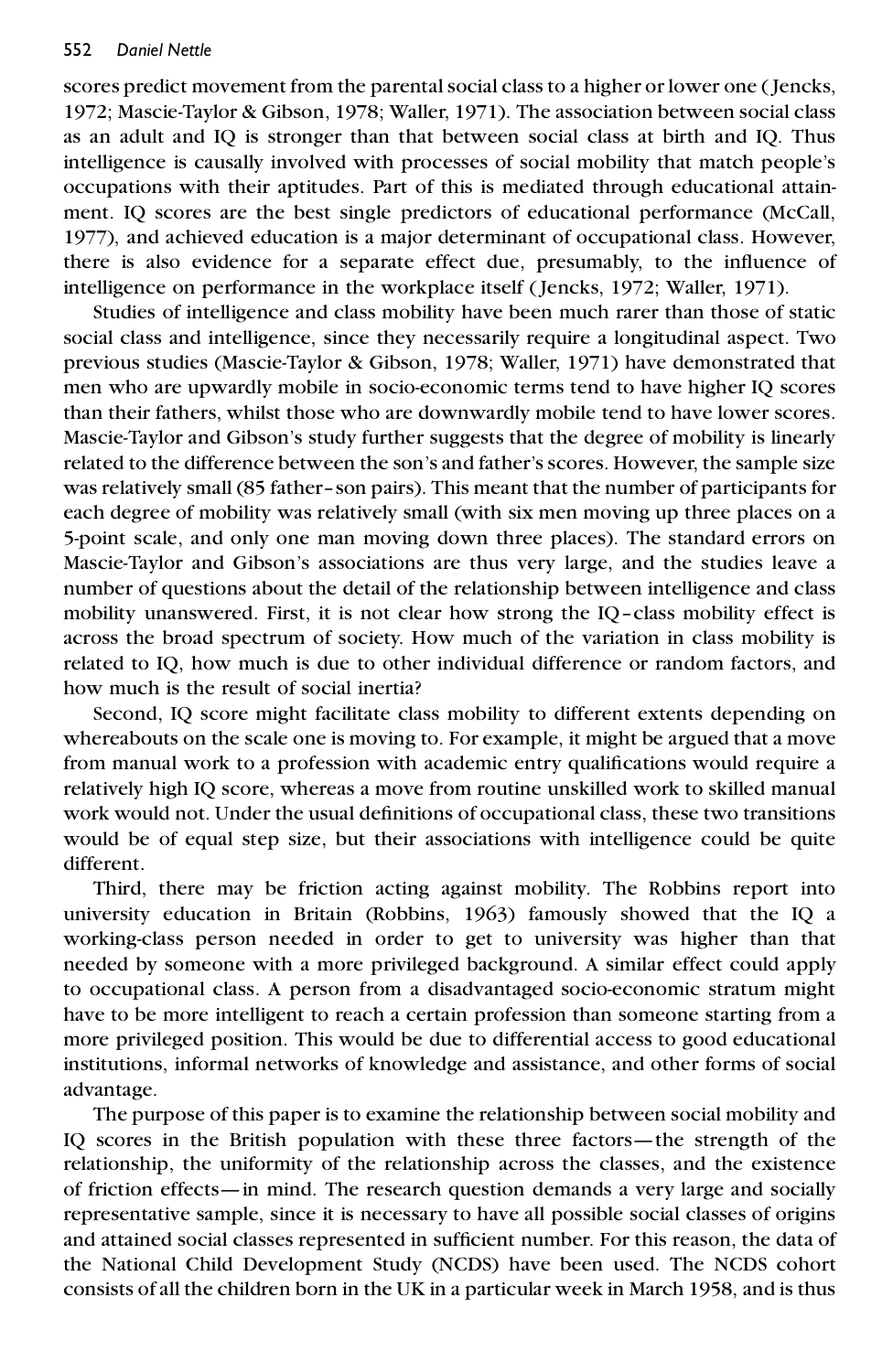representative by design of the whole British population. The data set is many times larger than that of Mascie-Taylor and Gibson (1978), and has it has been shown elsewhere that the size and broad base allow very subtle relationships to be detected (Leask & Crow, 2001; Nettle, 2002).

The relationship between intelligence test scores and social class in this data set has been examined before (Mascie-Taylor, 1984). However, at that time the cohort were children, and thus their own class trajectory was not yet clear, so the analysis could not be extended to class mobility.

### **Methods**

The data are from Britain's National Child Development Study (NCDS). This is an ongoing longitudinal investigation of all the children born in Britain between 3 and 9 March 1958. It is intended to be a complete sample of a time slice of the British population. The original perinatal survey (Butler & Bonham, 1963) has been followed up with six mainly questionnaire-based `sweeps' of the cohort, which taken together provide a mine of medical, educational and sociological information (Ferri, 1993; Fogelman, 1983). The most recent sweep was in 2000, at the cohort age of 42 years (Bynner, Butler, Ferri, Shepherd & Smith, 2001). The initial size of the NCDS cohort was 17,414 boys and girls. Many individuals have been lost to follow-up over the years, through emigration, death, movement with no forwarding address, or non-cooperation with the study. The number successfully contacted in 1991 was 11,407, and in 2000 was 11,419, though not all of these individuals have complete records. The present study uses only those with complete records for all the relevant variables.

Loss to follow-up in the cohort is not randomly distributed. The lower social classes at birth have higher rates of loss to follow-up (class I: 35.7%; class II: 32.5%; class III 37.4%; class IV 37.3%; class V 44.1%; overall association  $\chi^2$  = 53.15, *df* = 4, *p* < .001). Those lost to follow-up between the ages of 11 and 42 also have lower General Ability scores than those who remained in the study (means  $39.27$  vs.  $44.56$ ;  $t = 18.16$ ,  $df = 14,133, p < .001$ ). However, it is not felt that this association confounds the results presented here, since these are based not on frequencies of occurrence, but on scores. Moreover, for all social classes, it remains the case that the majority of individuals have complete records, and all cells of both class of origin and class attained are populated with a significant-sized sample.

This paper presents results only for the men in the cohort. Class mobility is assessed by comparing the occupational class of the cohort member with that of his father. The women have been excluded because of the difficulty in assessing class mobility in their case. The study provides information on the social class of the father or male head of household at the time of the cohort member's birth. Whilst there is some information on maternal employment, many of the mothers did not work. Comparing the women's present occupational class with that of their mothers would be confounded by the great changes in labour force participation amongst women in the last few decades. Comparing women's present occupational class with that of their fathers would not be strictly valid, as it would simply reflect sex differences in occupational structure. Furthermore, occupational class measures are less useful as classifiers of socio-economic status for women of child-bearing age than they are for men, since many women with children work part-time or move to the margins of the labour force. They are then assigned to an occupational class that may not reflect their true socio-economic position.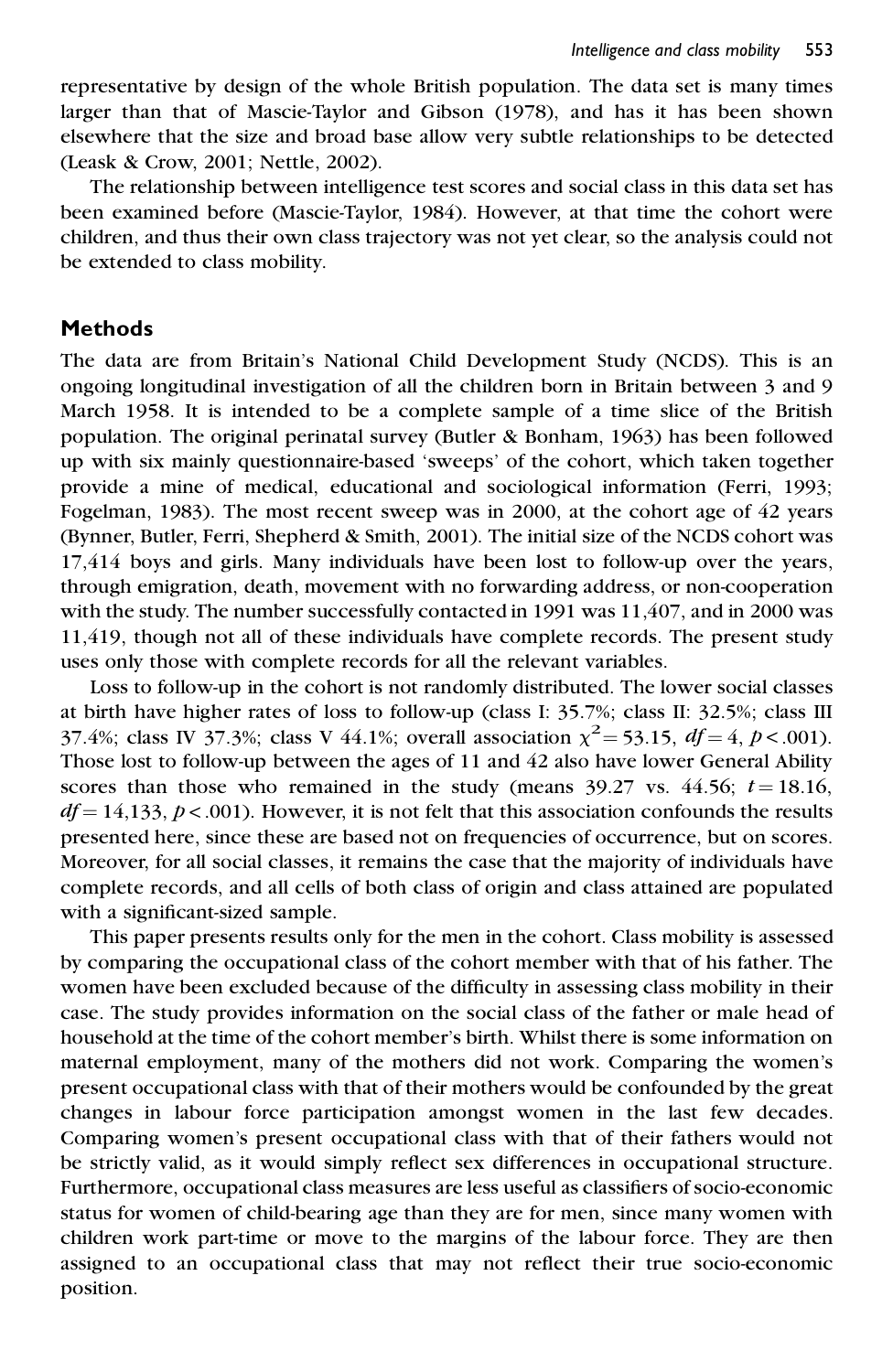#### 554 *Daniel Nettle*

The cohort members were tested at age 11 years using the General Ability test (Douglas, 1964). This is an IQ-type test with verbal and non-verbal subscales (for detailed description of the tests and the distribution of results, see Leask and Crow (2001) and Mascie-Taylor (1984)). The two subscale scores are also combined to give a general ability (GA) score. The two subscales are highly correlated (for the men,  $r = .80$ ,  $df = 4.844$ ,  $p < .001$ ), and none of the results presented here, which use the combined GA score, is materially affected by using either of the subcomponents instead.

The cohort members' own social class in adulthood (*attained social class*) was determined from occupation in 2000. By this time, at age 42 years, the cohort would have established their likely career trajectories clearly. The classification used (Table 1) represents the five classes of the Registrar General's class classification (Leete  $\&$  Fox, 1977; OPCS, 1980). This classification was originally devised to reflect the 'standing in the community' of different types of occupation, although it was subsequently reconceived in terms of more objective correlates of socio-economic position. It is not just a typology but an ordinal classification, so that class I is designed to reflect a higher socio-economic status than class II, and so on.

*Paternal social class* was coded from father's occupation at several points, using the same classification. The two variables considered for use here were father's social class at the time of cohort member's birth (1958), and that at cohort member age 11 (1969). The former has the advantage of the largest complete sample size  $(N = 5,088)$ . The latter has a slightly smaller sample size  $(N = 4.529)$ . However, the fathers can be assumed to have been closer in age in 1969 to the cohort members themselves in 2000. Thus, by using the 1969 variable, one is measuring the men and their fathers at similar points in their careers. This assumption is supported by the fact that the correlation between attained and paternal social class is higher considering paternal class from 1969 than from 1958 ( $r = .26$ ,  $df = 4,080$ ,  $p < .001$  vs.  $r = .23$ ,  $df = 4,576$ ,  $p < .001$ ) and the mean difference between attained social class and paternal class in 1969 is smaller than that between attained social class and paternal class in 1958 (.36 vs. .44). Having said this, there is a high degree of consistency between the paternal class variables at the two time points, with 57.7% of the fathers remaining in the same class, and a correlation between the two variables of .55 ( $df = 4,201, p < .001$ ). Henceforth the 1969 variable is used as the paternal social class.

Subtracting the attained social class from the paternal social class gives a measure of *class trajectory*, which is zero if the class has stayed the same, positive if the person has moved up the socio-economic scale, and negative if they have moved down.

#### **Results**

The distribution of men into classes is given in Table 1. The distributions are different for the men themselves than for their fathers. The fathers' distribution is dominated by social class III, which accounts for  $52.1\%$  of individuals. By contrast, class III contains only 37.3% of the men themselves. This change is explained mainly by an approximate doubling of the proportion of men in classes I and II over the intervening years. This change in occupational structure can be quantified by considering the class mobility variable, which is father's social class minus offspring social class. This variable has a mean of 0.36 ( $SD = 1.07$ ). This differs from 0 at  $p < .001$ . Thus there is a secular trend towards the higher occupational groups.

The correlation between men's attained and paternal social class is .26  $(df = 4,080,$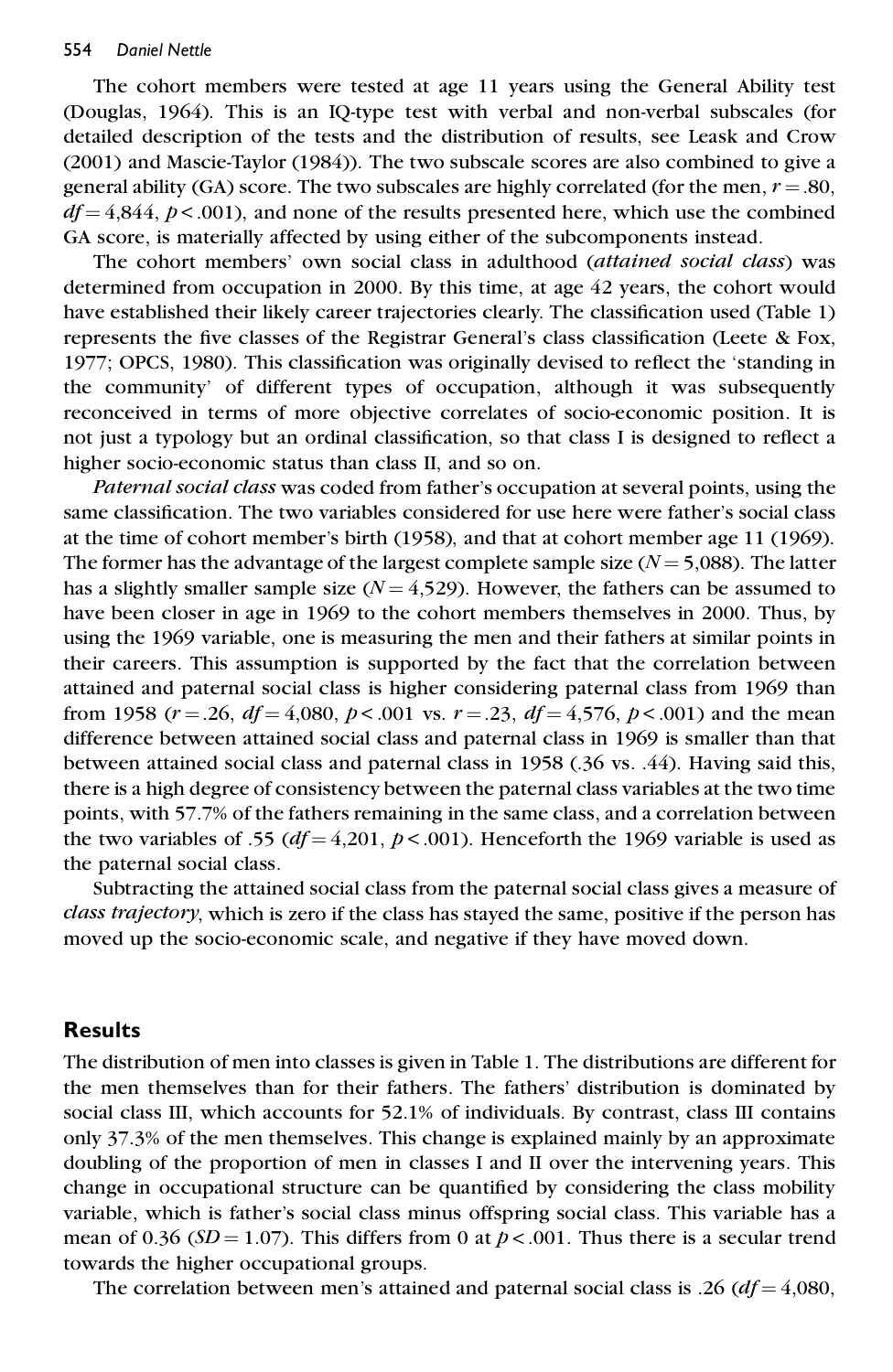| Class          | Description                                 | Paternal | Own   |  |
|----------------|---------------------------------------------|----------|-------|--|
|                | Professional occupations                    | 299      | 375   |  |
| Ш              | Managerial and technical occupations        | 855      | 2.009 |  |
| $\mathbf{III}$ | Skilled occupations (manual and non-manual) | 2,358    | 2,100 |  |
| ΙV             | Partly-skilled occupations                  | 755      | 426   |  |
| v              | Unskilled occupations                       | 262      | 128   |  |
|                | Total                                       | 4.529    | 5.038 |  |

**Table 1.** The five classes of the Registrar General's classification, along with the breakdown of the sample in terms of paternal social class (1969) and own attained social class (2000)

*Note*. The subdivision of class III into manual and non-manual is not used in this study.

 $p$  < .001). This indicates some inter-generational transmission of class, but also considerable mobility. The frequency distribution of class trajectory (Fig. 1) shows that, for the men, 39.5% of individuals are in the same class as their father, and 29.6% have gone up by one class. Much of this movement represents not so much individual social mobility as the general change in occupational structure of the British economy. However, 17.1% of men have moved two or more classes in either direction, and this does represent genuine social mobility. The correlation of .26 means that just 7% of the variation in attained social class is associated with paternal class. The amount of variation *caused* by



**Figure 1.** The distribution of class trajectory (paternal minus attained social class).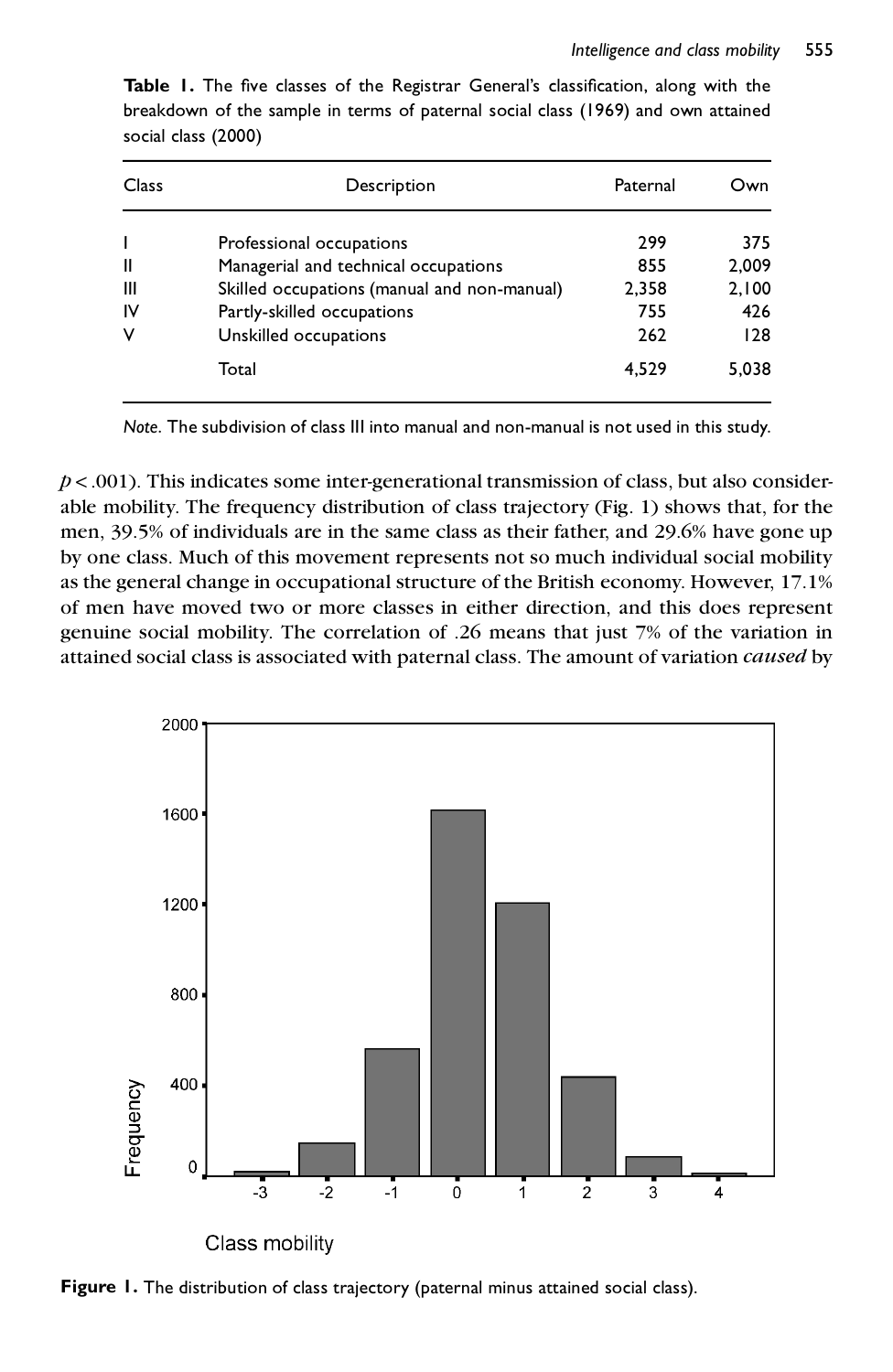

Figure 2. General ability scores (mean and 95% confidence interval for mean) by paternal social class (top) and attained social class (bottom).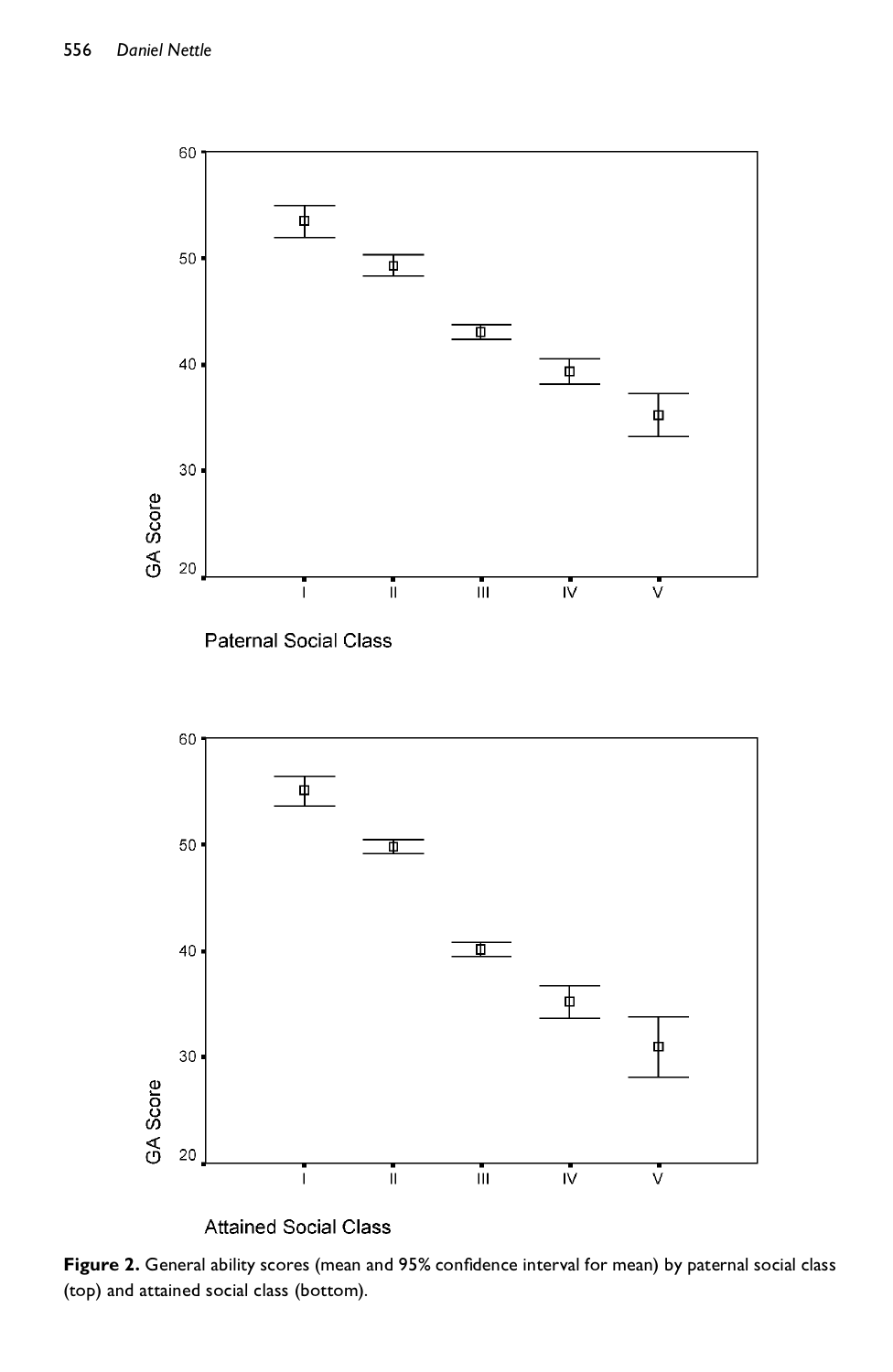paternal class is likely to be significantly lower, since one reason for parent and offspring social classes to be similar is similar intrinsic aptitudes. The partial correlation between paternal social class and attained social class controlling for GA score is only .16 (*df* = 3,819, *p* < .001).

As has been reported elsewhere (Mascie-Taylor 1984), there is an association between GA score and paternal class  $(r = -.28, df = 4,286, p < .001)$ . The difference between GR score and paternal class  $\sqrt{2} = 2.26$ ,  $\sqrt{2} = 1,266$ ,  $P \sqrt{361}$ . The directive between classes I and V is around 15 points, or one standard deviation. The relationship between attained social class at age 42 and GA score at age 11 is stronger than that between paternal social class and GA score  $(r = -0.39, df = 4.353, p < .001$ ;<br>difference between the correlations is cignificant at  $p \ge 0.01$ . For attained social class difference between the correlations is significant at  $p < .001$ ). For attained social class, the difference in means between classes I and V is 24.1 points, or 1.55 standard deviations. Thus, as other studies have also found, attained social class in adulthood is more strongly related to GA score than parental social class is (Fig. 2).

It is statistically problematic to search for a general correlation between GA score and class mobility. A person born into class I can only go down or stay the same; a person born into class V can only go up or stay the same. Thus the distribution and range are very different across the sample. What can be done is to compare men with the same paternal class and different GA scores.

The correlations between GA score and class trajectory were computed within each paternal social class. As Table 2 shows, these are all highly significant and all positive. The weighted mean of the correlations in Table 2 is .35. Thus 13% ofthe variation in class mobility is associated with GA scores. The correlations do not differ significantly from each other. Thus, there do not appear to be any differences in the slope or direction of the relationship of class mobility to GA score across the different paternal social classes. Wherever on the scale the men are born, the higher the GA score, the more positive the mobility.

| Paternal class | r   | đt    |
|----------------|-----|-------|
|                | .31 | 255   |
| Ш              | .33 | 744   |
| Ш              | .37 | 2,010 |
| I٧             | .32 | 612   |
| v              | .39 | 196   |

|                       |  |  | <b>Table 2.</b> Correlations between men's GA |  |  |  |  |  |  |
|-----------------------|--|--|-----------------------------------------------|--|--|--|--|--|--|
|                       |  |  | score and class trajectory, broken down by    |  |  |  |  |  |  |
| paternal social class |  |  |                                               |  |  |  |  |  |  |

*Note.* All correlations are significant at  $p < .001$ , but they do not differ significantly from each other.

The relationships are shown graphically in Fig. 3. The curves all increase uniformly, and are all of similar slope. Thus it seems that increasing intelligence increases occupational success uniformly regardless of where in the social distribution an individual starts or finishes. (Note that, in Fig. 3, even the highest GA scorers in class I were downwardly mobile on average. This is because there was only one direction for them to move in.)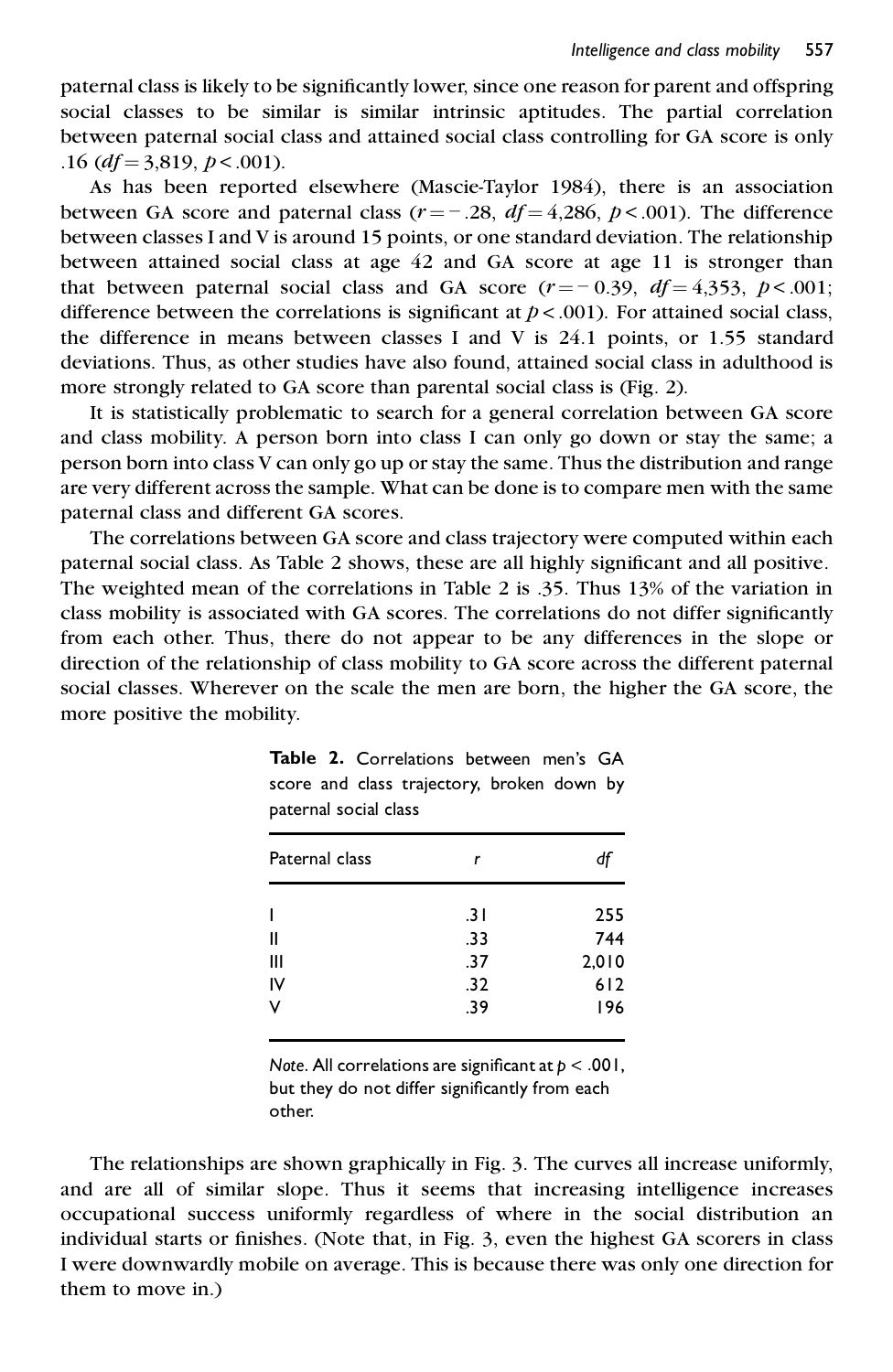

**Class Trajectory** 

**Figure 3.** Mean General Ability score for men with different class trajectories, broken down by paternal social class.

If the mean GA score of a man now in class I but born into class V were higher than the mean score of a man now in class I and born into that class, this would indicate a `Robbins' effect, where there was friction on social mobility. That is, the level of ability required for the man of non-professional origin to reach the professional class would be greater than that required of a man who already had the background and connections to stay there. To test this possibility, mean GA scores for members of different attained classes were compared by class of origin. Figure 4 is a graphical representation of the analysis. There is no tendency for men who have moved up into the higher occupational classes to have higher scores than those who have reached them by staying put or moving down. In fact, the opposite is the case. Within attained classes I-IV, men from a high paternal class have significantly higher GA scores than those coming from a lower class (class I: *F*(4, 277) = 2.91, *p* < .05; class II: *F*(4, 1537) = 14.23, *p* < 0.001; class III: *F*(4, 1590) = 13.62, *p* < .001; class IV: *F*(4, 311) = 2.61, *p* < .05). Within attained class V, the differences in GA scores between different paternal classes are not significant  $(F(3,83) = 0.62, n.s.).$ 

## **Discussion**

The data show clearly that general ability, an IQ-like score, is indeed a predictor of class mobility. Those reaching the professional class had a GA score about one and a half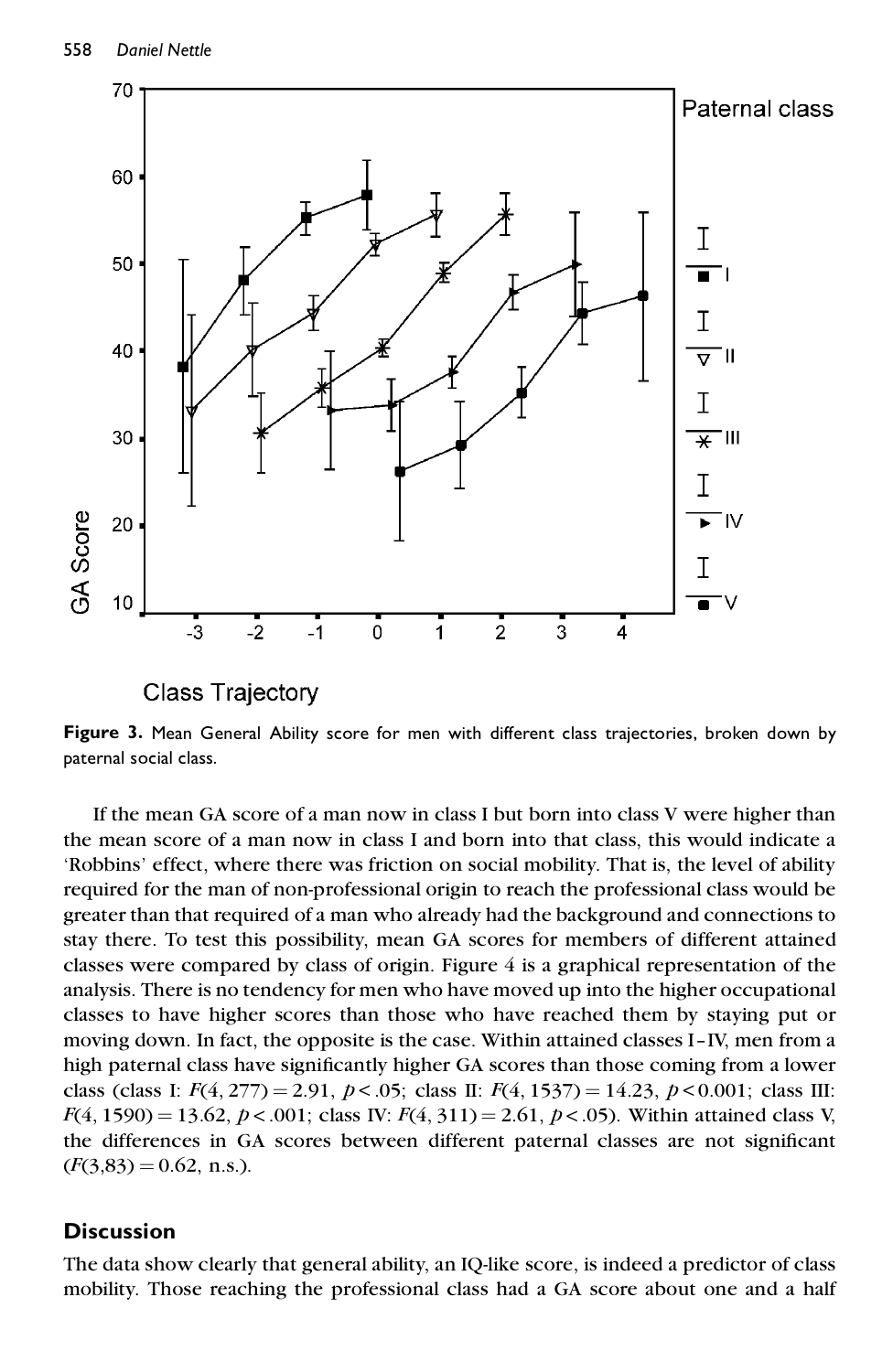

**Paternal Class** 

**Figure 4.** General Ability score means for men in the different social classes, broken down by paternal social class.

standard deviations higher than those reaching the unskilled class, regardless of their class of origin. This finding accords with those of other studies (Jencks, 1972; Mascie-Taylor & Gibson, 1978; Waller, 1971). Intellectual ability most probably has its causal effects through both educational attainment (McCall, 1977) and performance in the workplace itself (Hunter & Hunter, 1984; Schmidt & Ones, 1992). The effect of intelligence on class mobility appears to be uniform across the whole range of classes of origin and across the whole range of attained classes.

There is no evidence of a 'Robbins effect' on class mobility. Those entering the professional class from lower social strata do not have higher GA scores than those from more privileged backgrounds. In fact the opposite is the case; within four of the five classes, those from more privileged social backgrounds had higher GA scores than those from less privileged ones. The most likely explanation for this is that within the broad occupational groups, those from more privileged backgrounds are tending to occupy the highest level and most difficult to enter positions, which would tend to be related to the higher GA levels.

In all, these results suggest a more meritocratic and socially fluid picture of the British population than might have been expected. The relationship of parental social class to attained social class was weak (6% of the variation). Most of this was mediated through General Ability. Partialling out GA differences left only 3% of the variation to be explained by direct effects of paternal class on occupational opportunities. This is a surprising finding, in view of the general perception that in Britain, as in other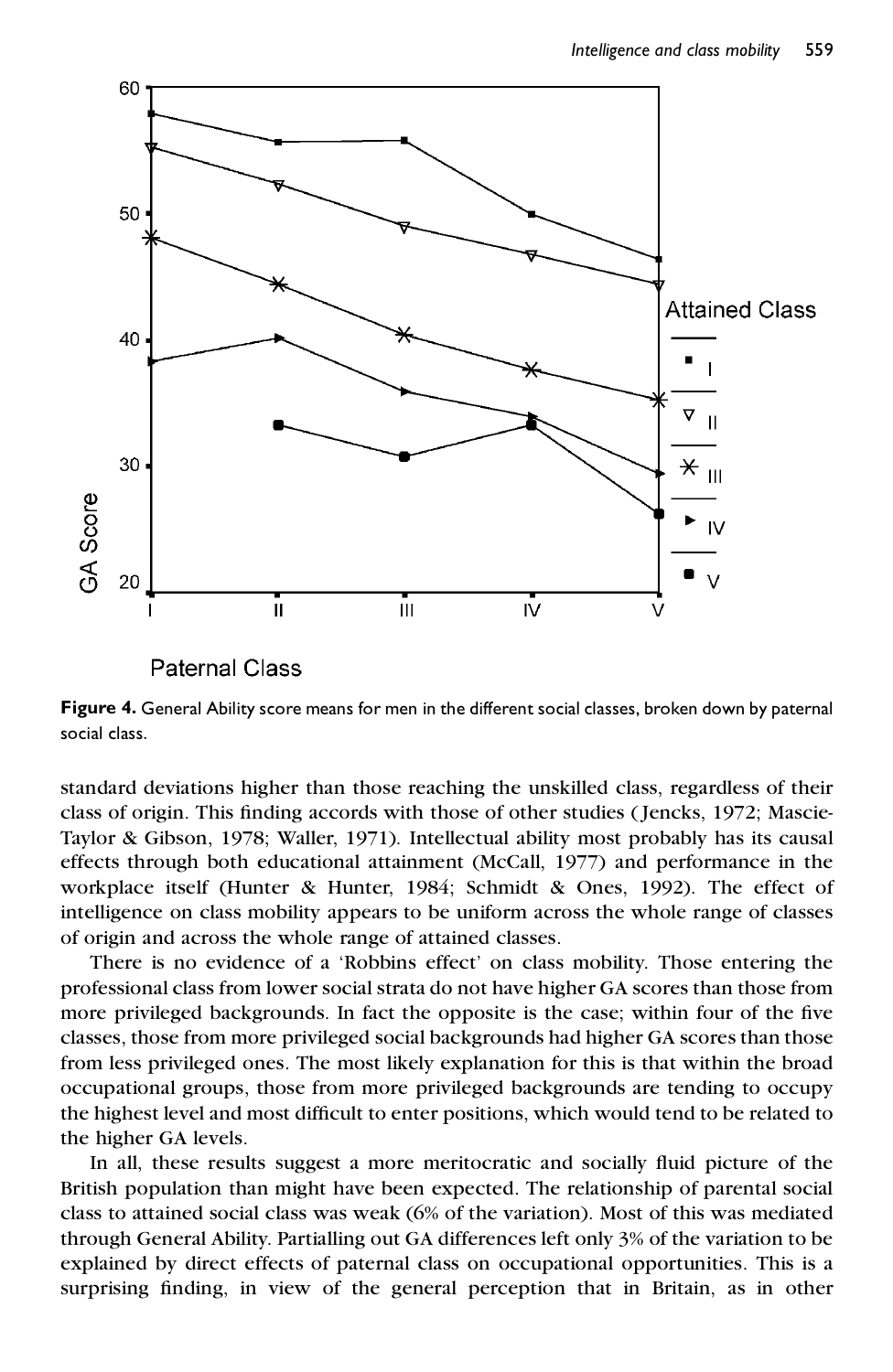developed economies, an informal network of opportunities emerges around people and institutions that you know or that your parents know. This familiarity effect is clearly not overwhelmingly strong. The evidence is consistent with, even suggestive of, the possibility that *within* a broad occupational class, those from more privileged backgrounds tend to occupy the higher-level positions, but entry to the broad classes themselves seems to be widely attainable.

Scores on an intelligence test at age 11 are a significant determinant of people's occupational class at age 42. It could be argued that at least part of this is causally trivial; since professions, firms and educational institutions increasingly use IQ-type tests to control entry (Tittle & Rotolo, 2000), then those who are good at such tests are more likely to succeed in these spheres. However, if this was the only reason for the association between class mobility and IQ, it is unlikely that the association would be so uniform across all social classes, given that different occupational classes require academic qualifications and formal testing to radically differing extents. It is more likely that the GA score represents a genuine measure of aptitude across a broad range of situations.

This is in accordance with the increasingly accepted view that IQ tests have a widespread operational validity, even if the underlying cognitive mechanisms are not fully understood (Mackintosh, 1998). The association with attainment is not an artifact caused by IQ scores being a simple function of parental class. Indeed, the relationship between parental class and test score is much too weak (less than 5% of the variation) to justify the oft-stated critique that IQ testing amounts to a regressive reification of existing social privilege. The present data suggest that IQ scores are, as they were designed to be, a relatively class-neutral measure of aptitude. Of course, the significance of the findings should not be overstated. The vast majority of variation in both attained class and class mobility is not accounted for by IQ. Numerous other individual differences factors, including personality characteristics, values and health, as well as contingent events, have a strong role. IQ is only an imperfect measure of underlying biological and cognitive traits (Steele & Aronson, 1995). Nonetheless, intelligence is the strongest single factor causing class mobility in contemporary societies that has been identified.

#### **References**

- Bouchard, T. J., & Segal, N. L. (1985). Environment and IQ. In B. B. Wolman (Ed.), *Handbook of intelligence: Theories, methods and applications* (pp. 391-464). New York: Wiley.
- Butler, N. R., & Bonham, D. G. (1963). *Perinatal mortality*. Edinburgh: E&S Livingstone.
- Bynner, J., Butler, N. R., Ferri, E., Shepherd, P., & Smith, K. (2001). *The design and conduct of the 1999±2000 surveys of the National Child Development Study and the 1970 British Cohort Study*. London: Institute of Education, Centre for Longditudinal Studies.
- Capron, C., & Duyme, M. (1989). Assessment of effects of socioeconomic status on IQ in a full cross-fostering design. *Nature*, *340*, [552±553.](http://taddeo.ingentaselect.com/nw=1/rpsv/cgi-bin/linker?ext=a&reqidx=/0028-0836^28^29340L.552[aid=5335855])
- Douglas, J. W. B. (1964). *The home and the school*. London: McGibbon and Kee.
- Dumaret, A., & Stewart, J. T. (1985). IQ, scholastic performance and behaviour of sibs raised in contrasting environments. *Journal of Child [Psychology](http://taddeo.ingentaselect.com/nw=1/rpsv/cgi-bin/linker?ext=a&reqidx=/0021-9630^28^2926L.553[aid=5335856]) and Psychiatry*, *26*, 553±580.
- Ferri, E. (1993). *Life at 33: The ®fth follow-up of the National Child Development Study.* London: National Children's Bureau, City University, Economic and Social Research Council.
- Fogelman, K. (1983). *Growing up in Great Britain: Collected papers from the National Child Development Study.* London: Macmillan.